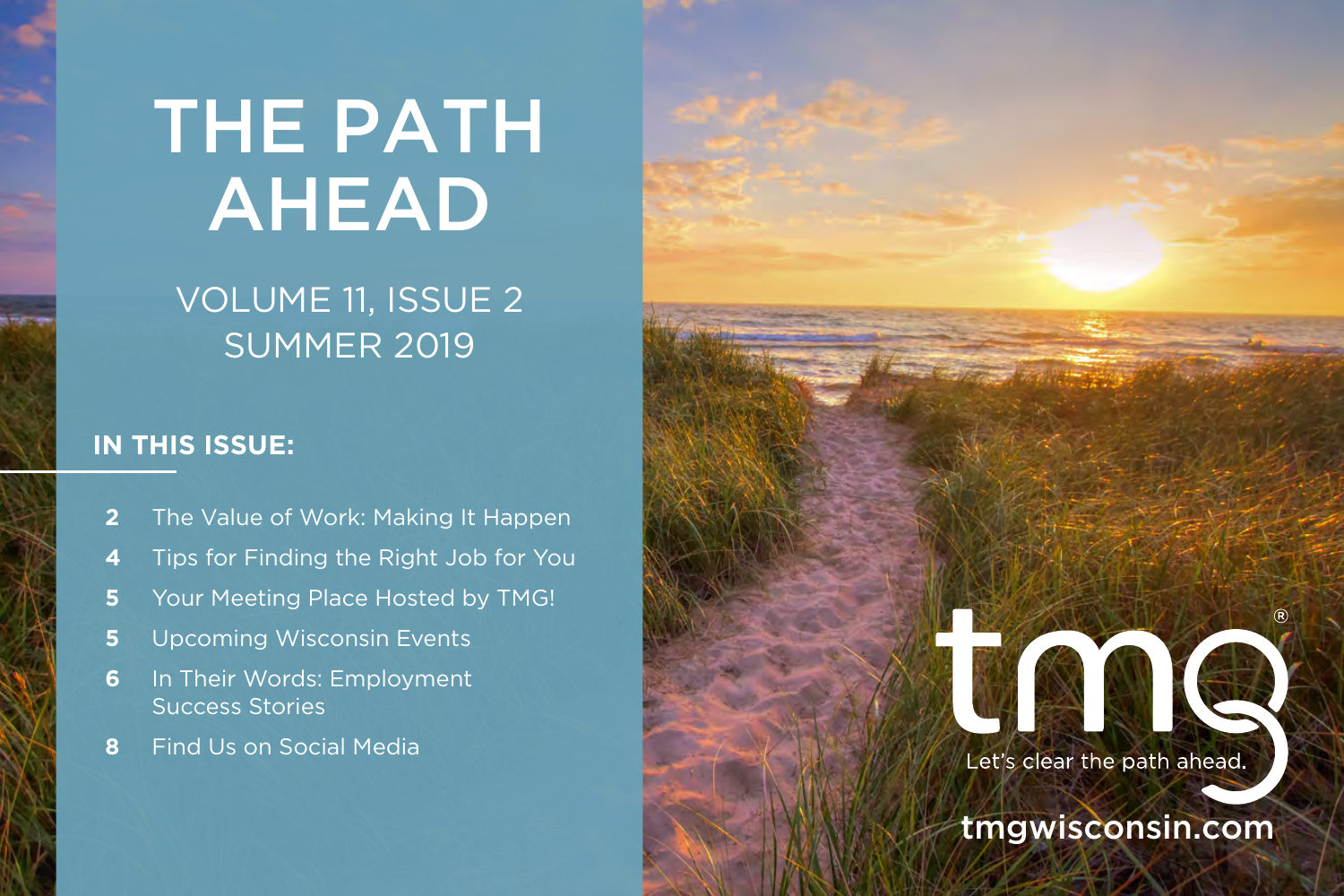### **THE VALUE OF WORK:** Making It Happen

When you have a job, it opens a lot of doors. It provides us with connections to co-workers and our community and a paycheck. It also adds purpose to our days. Working can make you feel proud of the things you've been working at and have accomplished.

For people with disabilities, there can be roadblocks on the path to finding a job. Sometimes people feel they don't have the right skills or supports to work. Sometimes employers simply don't realize that people with disabilities can (and do!) make fantastic employees.

Megan Acheson, TMG's new Integrated Employment Coordinator, understands the value of work in the lives of people with disabilities.

People should have the opportunity to find work they enjoy, and employers can benefit from the talents, skills, and points of view that all types of employees bring to the workforce. When people of all abilities are respected and paid fairly, workplaces and communities benefit.

**"Everybody can work, and, with the right supports, should be able to find a job that is right for them. It makes our workplaces better and more diverse,"** says Megan.



Wisconsin is an Employment First state, which means that Wisconsin's goal is to support and increase the number of people with disabilities who work in jobs throughout our communities. In her role as TMG's Integrated Employment Coordinator, Megan will help to increase the resources and local connections available to TMG IRIS Consultants to support the employment goals of the people they partner with.

**"If a person needs supports to find and keep employment, their TMG IRIS Consultant and the TMG IRIS Consultant Agency (ICA) are here to support them,"** says Megan. **"They aren't alone on their path to employment."**

One resource for job skills training is Project SEARCH, offered through the Division of Vocational Rehabilitation (DVR). By letting students and young adults try out different types of jobs, Project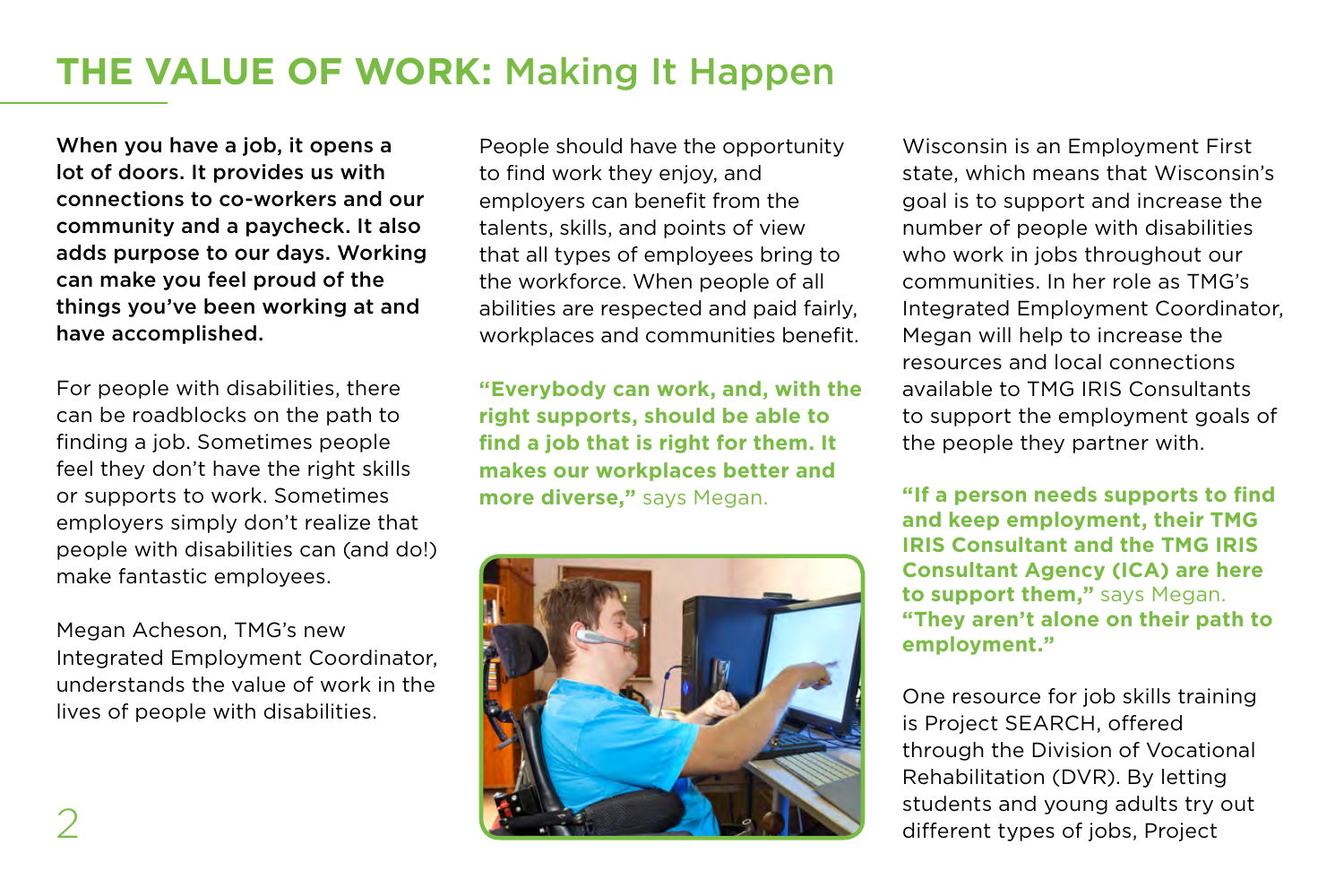SEARCH helps people figure out what type of work they would like to do, and trains them in different jobs. Another way that people can get extra support or training at work is to hire a job coach with their IRIS budget.

Of course, even if someone is interested in working, they may worry if having a job and earning money could cause them to lose their benefits. Megan says this is a common fear, and that people should meet and talk with a Work Incentives Benefits Specialist. This can be funded by DVR or funded with their IRIS budget. The Benefits Specialist will go over the person's financial situation and discuss all their concerns about having a job, so that the person can make the decisions that are best for them. Another concern people might have is whether they'll like their new job and the people they'll work with.

They may have had a bad work experience in the past or are worried the job won't be a good fit. Megan says every job is different, and that it can take a little bit of time to get used to doing your new tasks and getting to know your co-workers.

Be patient and give yourself time to really learn how to do your job well. Also, don't be afraid to talk with your job coach, boss or a trusted co-worker if you're struggling with something at work. They believe in you and want to help you do your job well. And, if you feel that your current job just isn't working out, it's ok to look for another job that is a better fit for you.

The road to finding employment may not be short, and it might take a few tries to find a good fit. But in the end, Megan says it's worth putting in the hard work to find the job that's right for you.  $\overline{3}$ 



**"There's that old saying: If at first you don't succeed, try try again."**  says Megan. **"Don't let one bad experience limit you. Your next experience could change your life!"**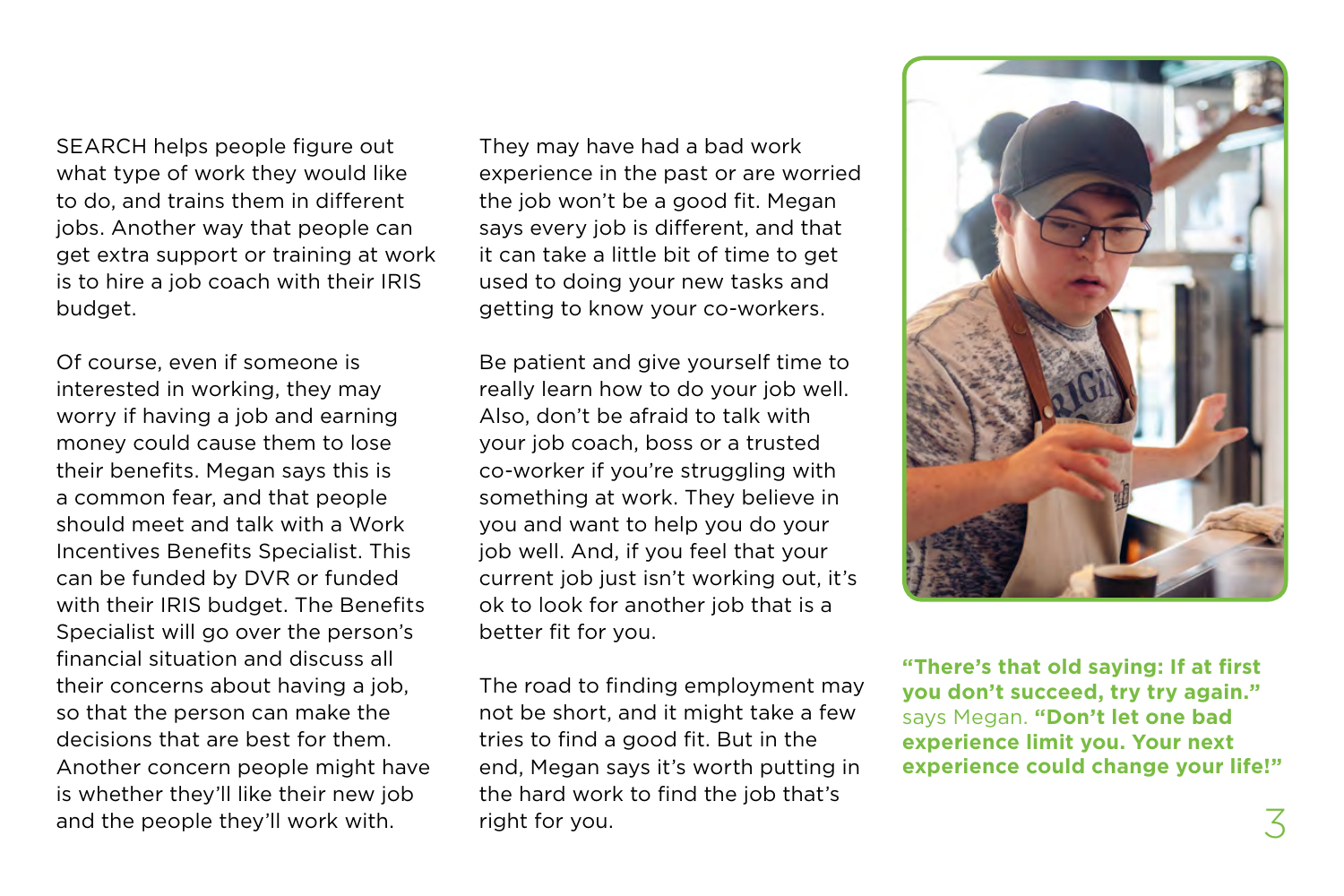### **TIPS FOR FINDING THE RIGHT JOB FOR YOU**

When you're looking for a job, it can be tough figuring out what type of work would be a good fit. **Megan Acheson, TMG's Integrated Employment Coordinator, shares her advice on what to ask yourself before going to that first interview!**



#### **What am I good at and what do I like doing?**

We all want to spend our days doing things that we enjoy, so look for a job you'll be happy doing! Also, think about what you're good at and how that can be a job skill. For example, someone who likes biking and is good at fixing things might like working at a bike shop as a mechanic.



#### **When am I at my best during the day?**

Some of us are morning people, while others like to start our days at noon. Knowing when you're most ready to work can help you pick a job schedule that's best.



#### **How will I get to work?**

Is there public transportation that gets you where you need to be? Can you arrange other transportation from co-workers or friends? Knowing how you'll get to work is just as important as having the job.



#### **What do I need to be successful?**

Do you need adaptive equipment, a job coach, or other supports or accommodations to do your job? Don't be afraid to ask for what you need to succeed!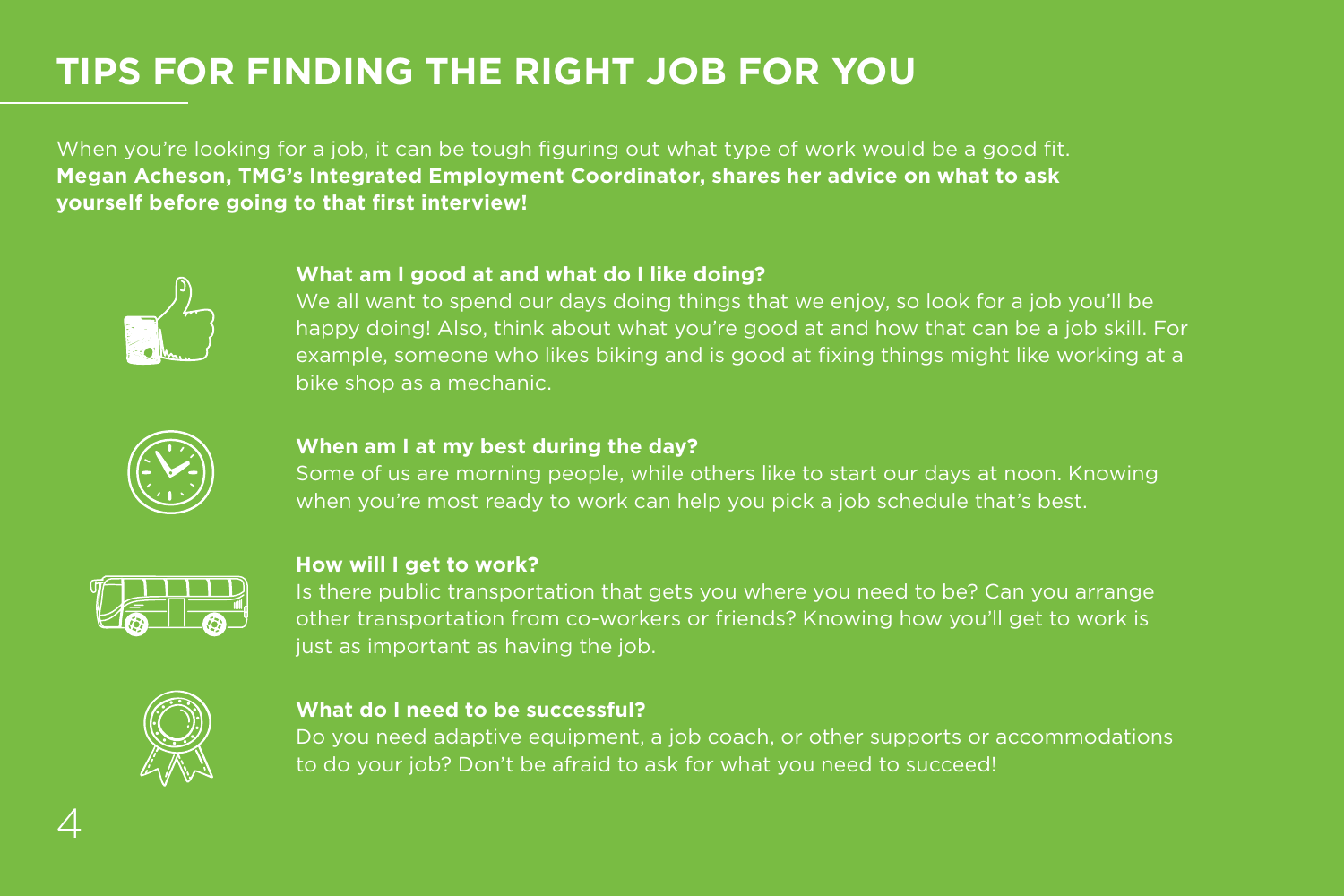**Talk to your TMG IRIS Consultant** about the employment services that IRIS may fund to help you meet your employment goals. These could include:

- Career exploration
- Assessment or discovery
- Job training and soft skills training
- Job seeking support
- Job coaching
- Work incentives benefits counseling



### **YOUR MEETING PLACE**  HOSTED BY TMG!



If you live in Milwaukee, Madison or near New Richmond, you're not going to want to miss one of our open house events! There you can meet other people enrolled in the TMG IRIS Consultant Agency, learn about community resources, and join a listening session to share your thoughts about how TMG can help make self-direction better for you.

#### **Your Meeting Place at Olbrich Botanical Gardens**

*Thursday, June 20, 2019 | Madison, WI* 

**Your Meeting Place at IndependenceFirst**  *Thursday, August 29, 2019 | Milwaukee, WI* 

**Your Meeting Place at Wisconsin Indianhead Technical College** *Tuesday, October 8, 2019 | New Richmond, WI*

Check out **[tmgwisconsin.com/events](http://tmgwisconsin.com/events)** for more information. We hope to see you there!

### **UPCOMING WISCONSIN EVENTS**

**Madison Disability Pride Festival 2019** *Saturday, July 27, 2019 | Tenney Park – Madison, WI* 

**Wisconsin Summer Inclusion Institute 2019** *July 29-31, 2019 | Westwood Conference Center – Wausau, WI* 

**Wisconsin Self-Determination Conference**  *October 15-16, 2019 | Kalahari Resort – Wisconsin Dells, WI* 5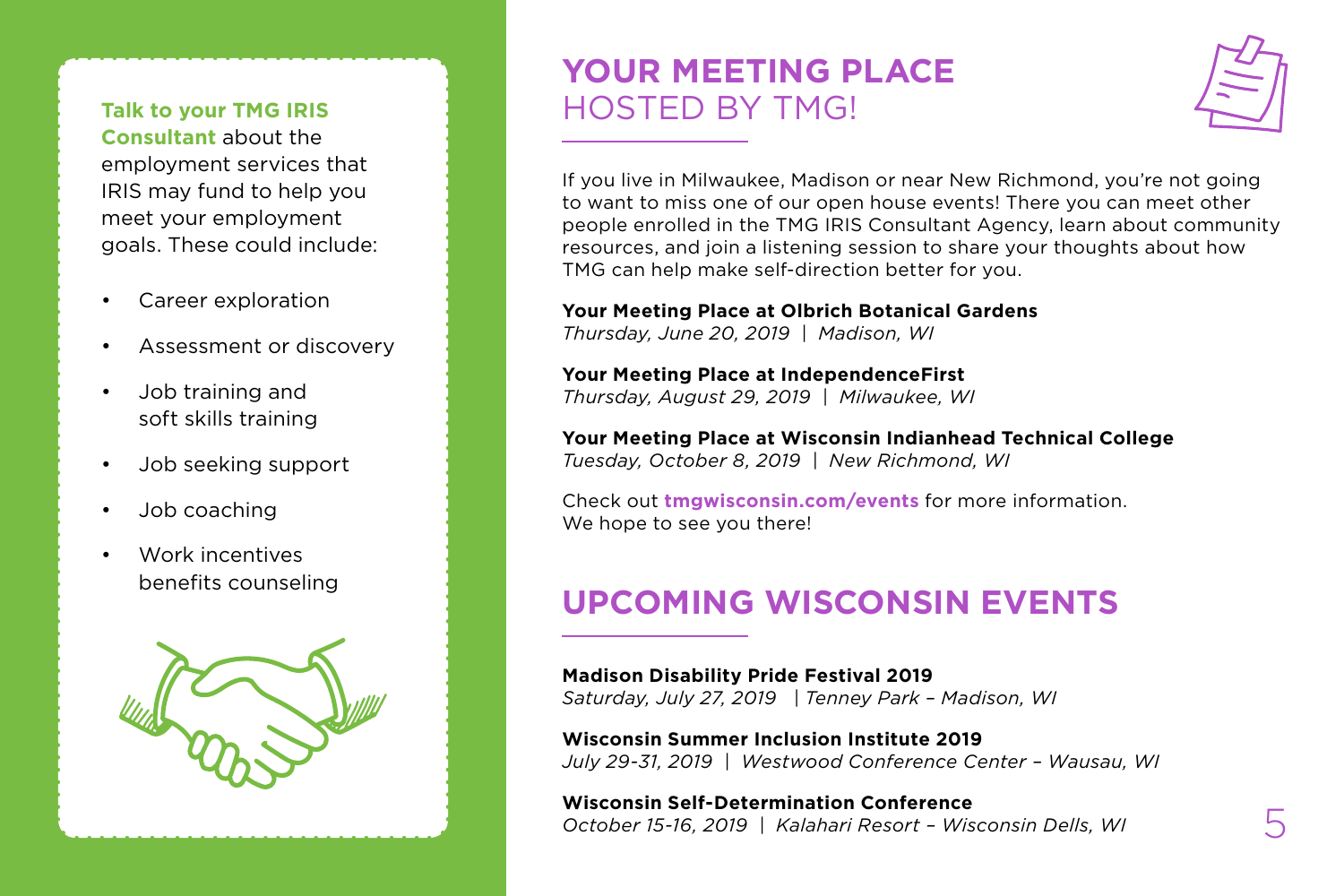## **IN THEIR WORDS:** EMPLOYMENT SUCCESS STORIES

What does having a great job mean for people with disabilities? We asked some of the people who partner with TMG to talk about their experiences in the workforce. One thing's for certain – no matter what type of job you have, it can help you live a fuller, more independent life. **Thank you for sharing your stories!**



**Brianna McLaughlin** *Merrill* Food Preparer

Brianna works at an Italian restaurant, where she helps prepare food for customers to enjoy.

**"Working gives me a sense of purpose,"** says Brianna. **"It gets me out and socializing with other people. I feel accomplished at the end of my shifts."**



**Alex Haunty** *Madison* Art Business Owner and Non-Profit Founder

Alex is an artist and the owner of Inspiring Art by Alex (**inspiringartbyalex.com**). He also has a non-profit organization that buys tickets for people with disabilities to see Broadway shows at Overture Center for the Arts.

**"Taking people with disabilities to see a Broadway show is a big motivator for me,"** says Alex. **"The more art I create and money I make, the more people I can take. I like giving them that opportunity and making it special for them."** 



**Michael Thomas** *Milwaukee* Co-Founder of Adaptive Works

Michael is a military veteran who helped start Adaptive Works (**adaptiveworks.org**), a non-profit organization that gives people who use wheelchairs the chance to work on a community farm using adaptive equipment.

**"I want our workers to feel better about themselves and not settle with just being a part of the medical system 'machine',"** says Michael. **"Adaptive Works' goal is to increase accessibility so that individuals can do activities they wouldn't be able to do otherwise."**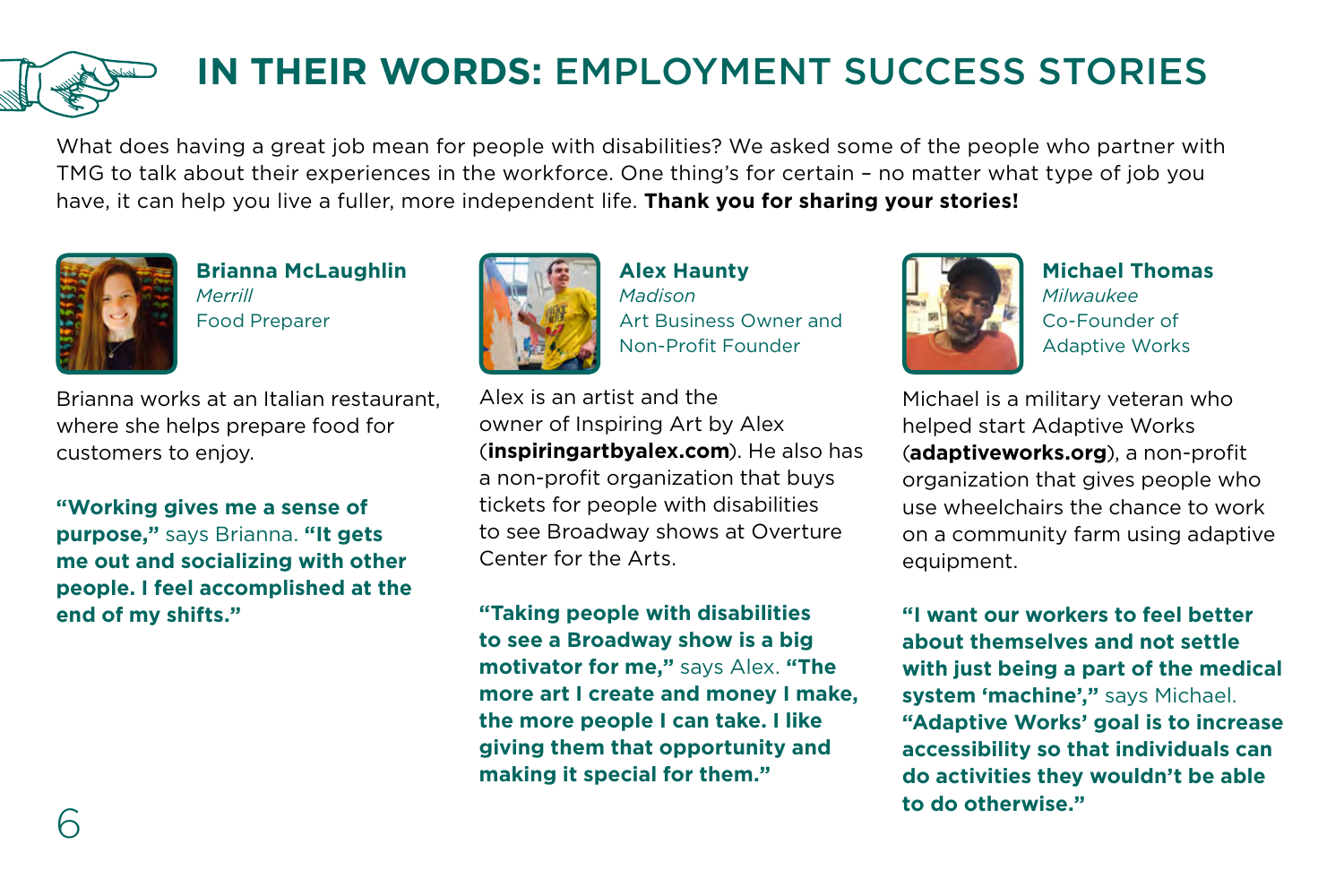

**Alexis Olson** *Hammond* Kennel Assistant

Alexis has worked at an animal hospital for three years, and she helps take care of dogs, cats, goats, llamas, and calves.

**"Keep exploring. Do not give up, don't get discouraged,"** says Alexis. **"There are jobs for everyone no matter their skill set, needs, wants or desires."** 



**Kenny Glisper**  *Milwaukee* Cafeteria Worker

Kenny is a successful Project SEARCH graduate who used his new skills to get a job in a cafeteria at a local college.

**"My job is good because it lets me help people and make friends,"** says Kenny. **"It keeps my mind focused."** 



**Ani Grafwallner** *Brown Deer* Laboratory Aide

Ani works in a laboratory at the local children's hospital, where she gets things ready so that her co-workers can do their work, and much more.

**"The work I do in the lab is important and I like to do my best. The lab keeps me busy and I like that,"** says Ani. **"I want to keep working."**



**Randy Trawick** *Milwaukee* Gym Assistant

Randy works at a local gym, and he wipes down gym equipment and helps clean up the workout areas.

**"Randy is contributing to the community,"** says Randy's grandmother, Bernice. **"He understands that he can work and be a part of something."**



**Scott Bayer** *Deerbrook* Fishing Lure Maker

Scott works for a company that sells fishing lures, which he helps make.

**"I like it all. My job keeps me busy, and I like my co-workers a lot,"** says Scott. "**I want to work there for the rest of my life!"**

| ,,,,,,,,,,,<br>$\overline{\phantom{a}}$ |
|-----------------------------------------|
|                                         |
| <br>2000C                               |
|                                         |
|                                         |

To read more of each person's story, as well as find employment

advice from those who partner with the TMG ICA, please visit **[tmgwisconsin.com/](http://tmgwisconsin.com/employment-success-stories)**

**[employment-success-stories](http://tmgwisconsin.com/employment-success-stories)**

7